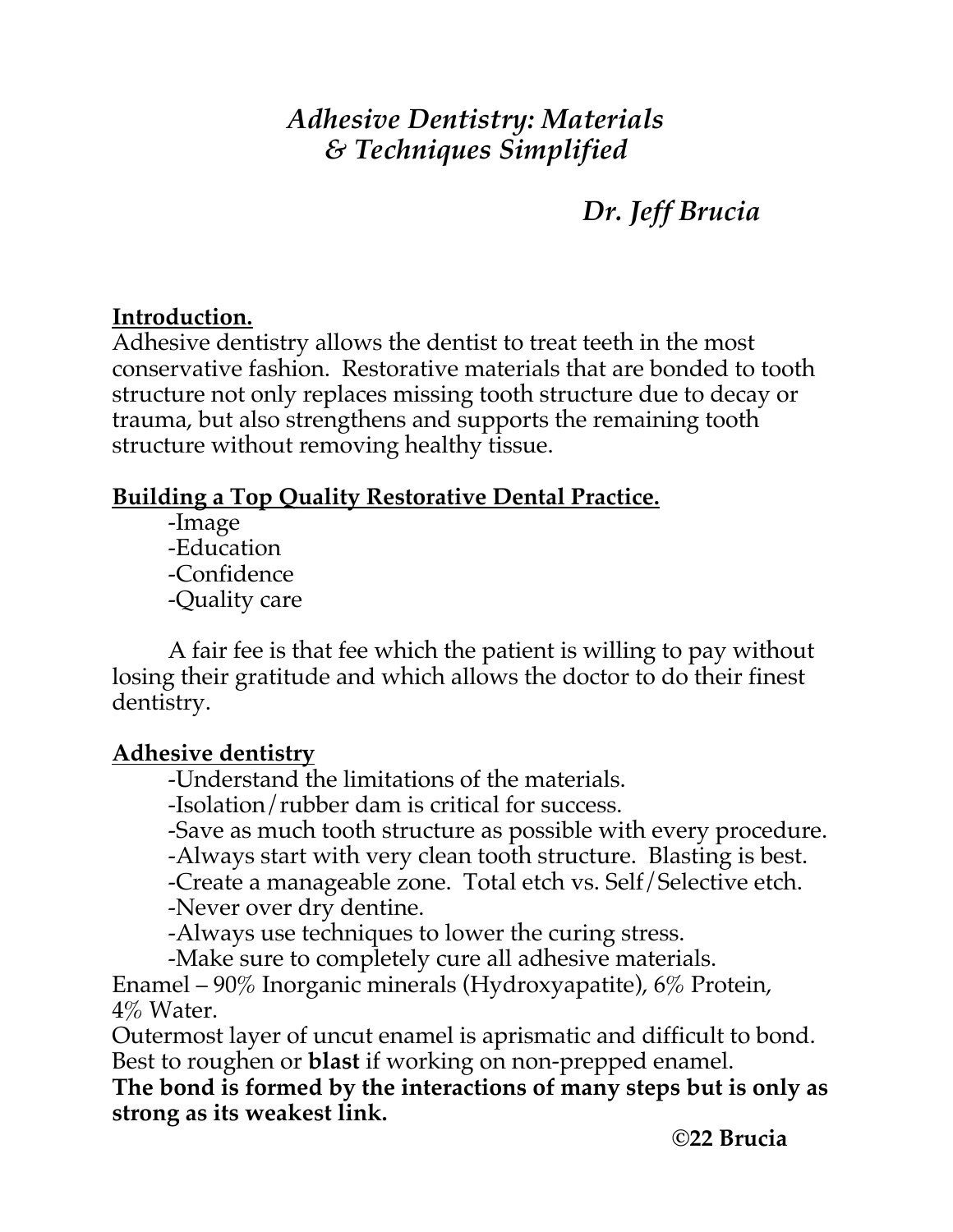## **Direct Composite Restorations.**

**Microfils (reinforced) Hybrids**

High Polishablity High Shear Strength Flexure High Cohesive Bond

High Wear Resistance High Compressive Strength

## **NanoHybrids/Nanofil**

Improved color management. Improved handling. Medium strength and polish retention.

### **Clinical Procedures**

- 1. Take dentin shade from gingival 1/3 of the tooth. **(I use A3 100%)**
- 2. Rubber dam is high recommended if at all possible.
- 3. Remove defective restoration and decay. Caries detector.

4a. **Total etch** - 37% phos. acid. Split etch technique. 15+ seconds on enamel and 7-10 seconds on dentin. Wash off. Leave moist. 4b. **Selective etch** – Only etch enamel surface. Wash off. Leave moist.

5. Hydrate with wetting agent. Blot dry. See list for materials.

6. Cover all the dentin and enamel with a primer from a multiple bottle system and rub lightly for 15 seconds. Lightly air evaporate until movement of fluid stops. Or –

6b. If using a mild self-etching adhesive, place the etch/primer on dentin, rubbing for 15+ seconds and air thin until movement of fluid has stopped.

7. Place the adhesive in a thin layer. If using a highly filled bonding agent, thin out with a dry microbrush. Do not air thin filled.

8. Light cure all areas for 20 + seconds. More if deeper/further from light source.

9. Line the interproximal cavo-surface & pulpal floor with an A1 flowable and light cure for 40 seconds. Keep this very thin.

10. Place the Hybrid composite using the dentin shade. I only use A3 for a nice dentin shade. Cure each 2 mm increment for 40 seconds.

11. Place pit staining to match existing teeth. Cure for 20 seconds.

12. Place translucent microfil to complete your occlusal surface.

(420T) Carve the anatomy and burnish margins with a filled resin wetting agent and cure all surfaces for 60+ seconds.

13. Remove the rubber dam, check occlusion, adjust and polish.

14. Isolate with cotton rolls and etch composite surface and occlusal margins for 10 seconds. Wash and dry well.

15. Place the surface sealer, air thin and cure for 30 seconds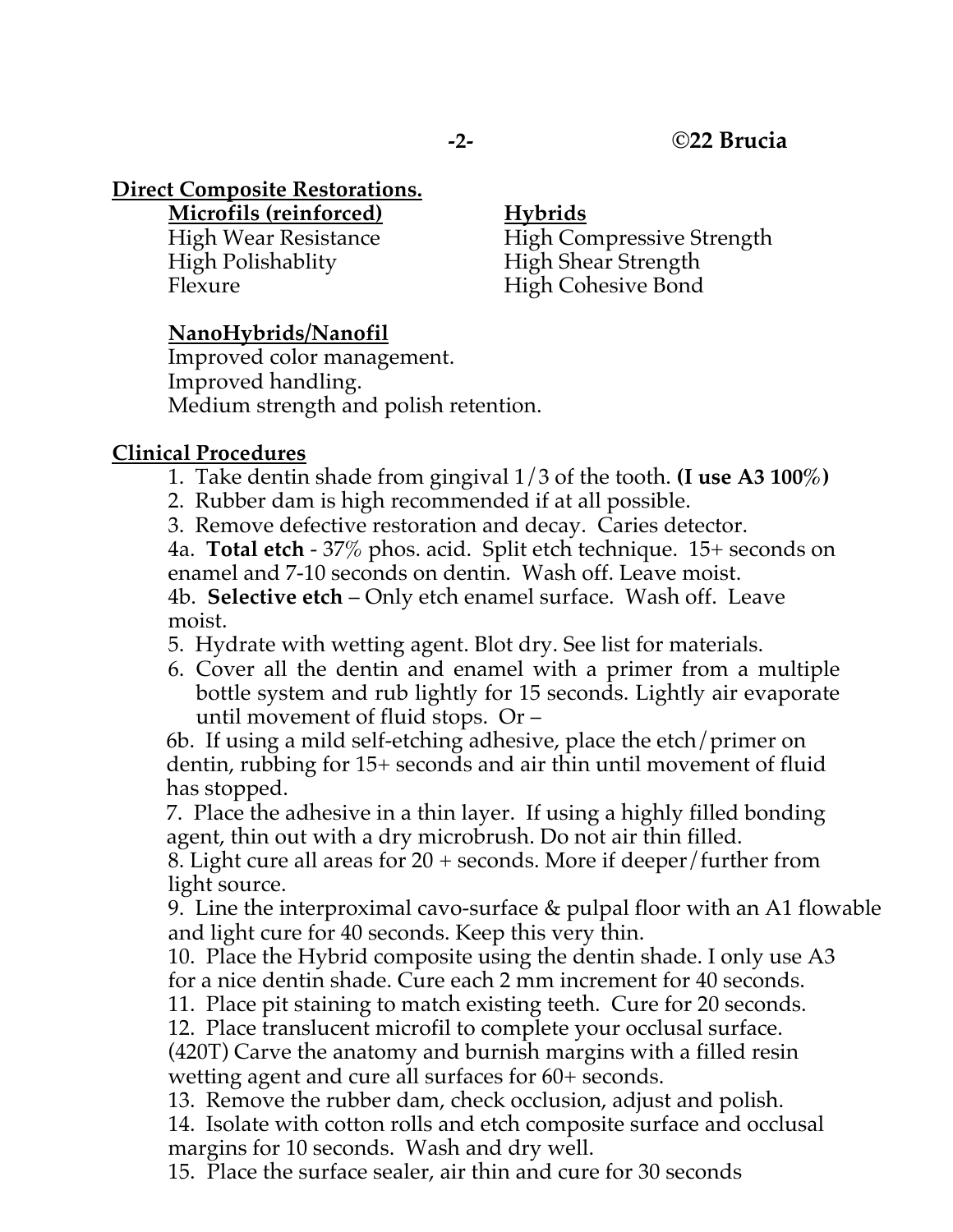Consideration should always be given to the use of a Glass Ionomer.

**Closed Sandwich technique:** This technique is used when a glass ionomer is placed in an area where there is no contact with the cavosurface of the preparation. The material is completely covered with the restorative material. (Base and liners) A liner should be used as a very thin covering over deep and questionable dentin surfaces. A base should be selected anytime the material is placed thicker than .25 mm and should be a high strength GI/RMGI restorative material. Tooth conditioning is elective with this technique.

**Open Sandwich technique:** This technique is used when a Glass ionomer is placed in an area where there is contact with the cavosurface on the preparation. The margins of the preparation are sealed with the Glass Ionomer material. A restorative GI/RMGI material should always be used here and the tooth conditioner is indicated.

**Class II Open Sandwich:** Used when any part of the gingival margin of a Class II preparation has been extended past the CEJ and no longer has an enamel cavo-surface.

1. After placement of the matrix, condition the gingival floor with GI conditioner for 10 seconds and wash off.

2. Place either a pure glass ionomer or a resin modified glass ionomer interprox. to the start of enamel margins. Do not build interproximal or occlusal contact in this material. Make sure that there is a minimum of 2mm of the final restorative material above the Glass Ionomer to support the marginal ridge. Do not over extend. 3. Continue with step 4 with the above composite technique if final material is a composite restoration.

**Fiber Reinforcement:** If a fracture is observed or there is concern with the strength/volume of remaining tooth structure, significant strength can be achieved with the placement of a thin piece of resin impregnated fiber or fiber reinforced composite prior to placing the composite. Never allow the fibers or the fiber composite to extend to any cavo-surface margins. This is critical. Always a closed sandwich.

**Class V Open Sandwich:** Uses when any part of the gingival extension of a Class V restoration extends past the CEJ and no longer has an enamel cavo-surface.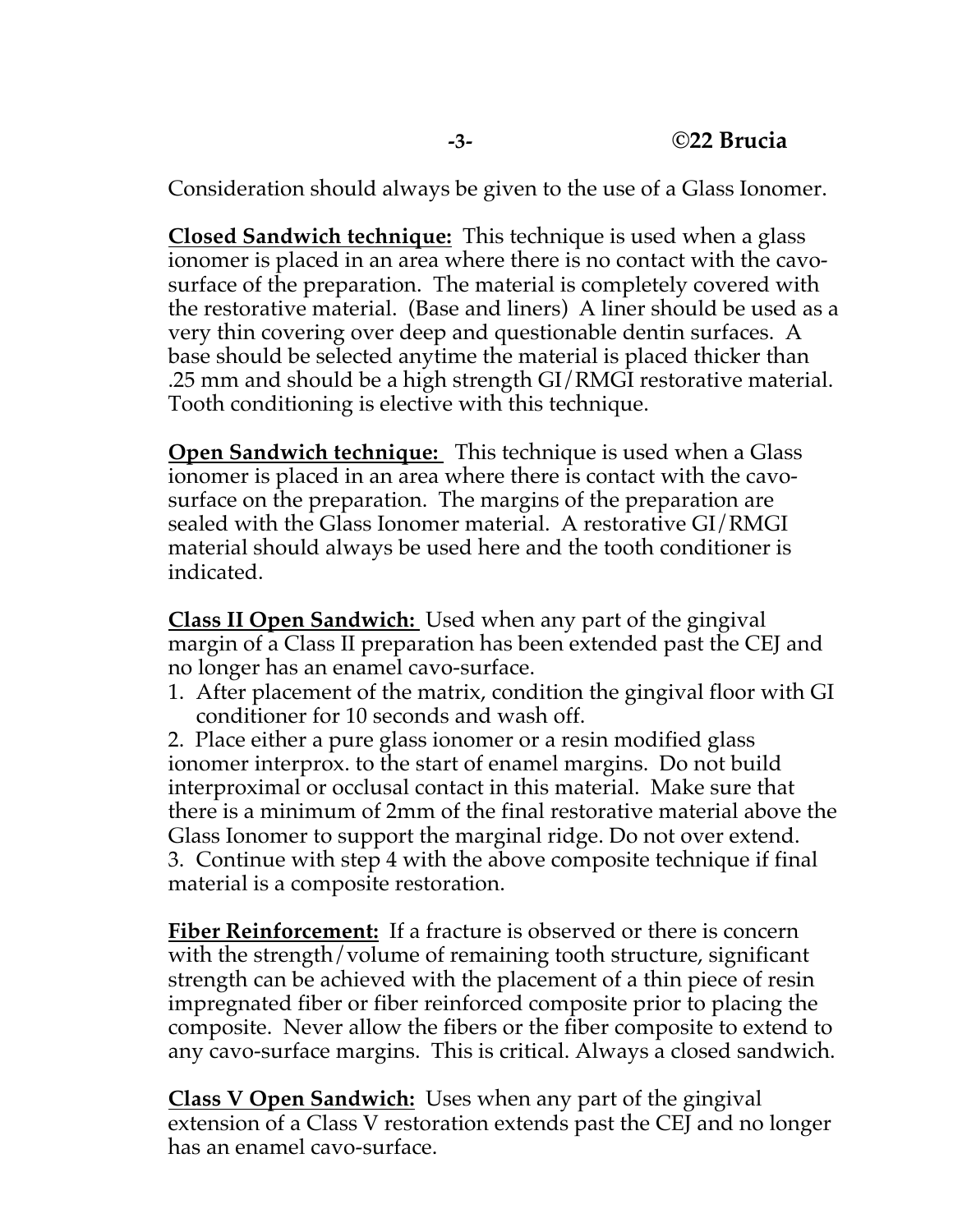- 1. Place dry retraction cord and remove all decay. Clean all unprepped areas to be restored with a pumice mixture.
- 2. Condition all dentin/cementum surfaces with GI conditioner for 10 seconds and wash off.
- 3. Cover all dentin and prepped cementum surfaces with a lightcured RMGI material. A nice technique is to extend this material slightly over the gingival tissue for added isolation. Light cure 40 seconds.
- 4. Bevel enamel surface and clean all GI from the enamel margins.
- 5. Etch all surfaces with 37% Phos. Acid for 30 seconds.
- 6. Place a hydrophobic highly filled adhesive over all surfaces and light cure for 20 seconds. Do not air thin.
- 7. Place restorative material to final contour and light cure. I like microfils here.
- 8. Contour and finish Glass Ionomer to the composite and to the root structure.

#### **You may also elect to fill the entire restoration with a RMGI. Less aesthetic but a very good medium term definitive restoration.**

**Silver Diamine Fluoride with Potassium Iodide. Riva Star.** *Restoring with Self Cure Glass Ionomer Cement*

- **1. Isolate area to be treated with a rubber dam if possible.**
- **2. Remove all superficial decay to achieve a 2 mm wall of sounds tooth structure around any remaining decay.**
- **3. Apply 37% phosphoric acid for 15 seconds - wash then dry, do not desiccate**
- **4. Using the silver brush provided, pierce through the foil of the silver capsule and carefully apply solution.**
- **5. Immediately after, use green brush provided, pierce through the foil of the green capsule and apply a generous amount of the solution to treatment site. Treatment surface may initially appear creamy white. Keep applying solution until it turns clear.**
- **6. Wash thoroughly with water and air dry, do not desiccate.**
- **7. Place self-cure Glass Ionomer to fill the restoration and allow to set.**
- **8. Contour and polish with water spray.**

# *Restoring tooth with a Resign Modified Glass Ionomer and Composite.*

- **1. Isolate area to be treated with a rubber dam if possible.**
- **2. Remove all superficial decay to achieve a 2 mm wall of sounds tooth structure around any remaining decay.**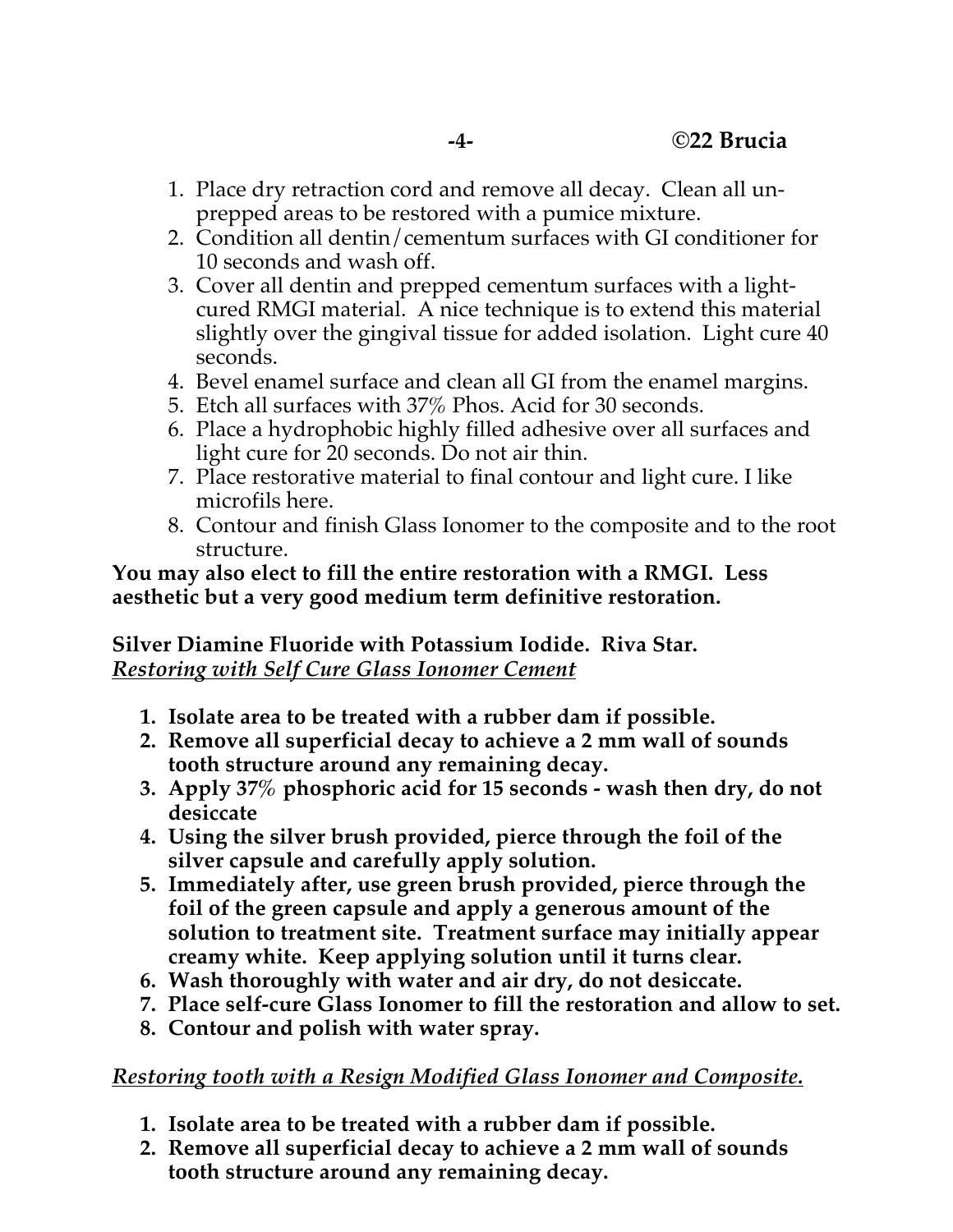- **3. Apply 37% phosphoric acid for 15 seconds - wash then dry, do not desiccate**
- **4. Using the silver brush provided, pierce through the foil of the silver capsule and carefully apply solution.**
- **5. Immediately after, use green brush provided, pierce through the foil of the green capsule and apply a generous amount of the solution to treatment site. Treatment surface may initially appears creamy white. Keep applying solution until it turns clear.**
- **6. Wash thoroughly with water and air dry, do not desiccate.**
- **7. Coat all surfaces with a RMGI adhesive. Light cure.**
- **8. Fill the first half of the restoration with a RMGI restorative material. Light cure.**
- **9. Wet the area with the RMGI adhesive again. Do not cure.**
- **10.Fill the remaining area with a resin composite. Light cure**
- **11.Contour and polish with water spray.**

### **Indirect Tooth Colored Bonded Restorations.**

Materials used by the presenter most of the time for Indirect. IPS Empress I. Leucite-reinforced glass ceramic. eMax: Lithium disilicate pressed ceramic system. Zirconia: 100% milled Zirconia full contour or layered.

### **Immediate Dentinal Seal (Tested w/ Optibond Fl, Clearfil SE or Protect Bond))**

Used to seal all dentin exposed in the preparation at the time when the dentin is freshly cut. **Should always be done before impression is taken.**

- 1. Isolate with rubber dam and complete the onlay preparation.
- 2. Blast preparation well prepare the surface for the seal.

3. If using OptiBond Fl, etch dentin for 10 ssconds. If using SE, no need for the etching step since only sealing the dentin.

3. Place a MMP inhibitor (Gluma or Consepsis), allow to soak for 60 seconds and blot off all remaining visible liquid.

4. Place multiple coats of the primer, use a light scrubbing action for 15 seconds and air evaporate until movement of fluid stops.

5. Place the bond/adhesive. Thin out with a clean dry micro brush. Do not use air. Cure well. If using SE products or wishing to block out an area, place a thin layer of flowable resin. Light cure.

6. Place a glycerol gel over all and cure again to remove uncured layer.

7. Freshen all enamel margins with a fine diamond.

### **Margin Elevation Technique**

Can be used if any part of the preparation has extended to any area that may make impressions or the isolation for the cementation difficult. Can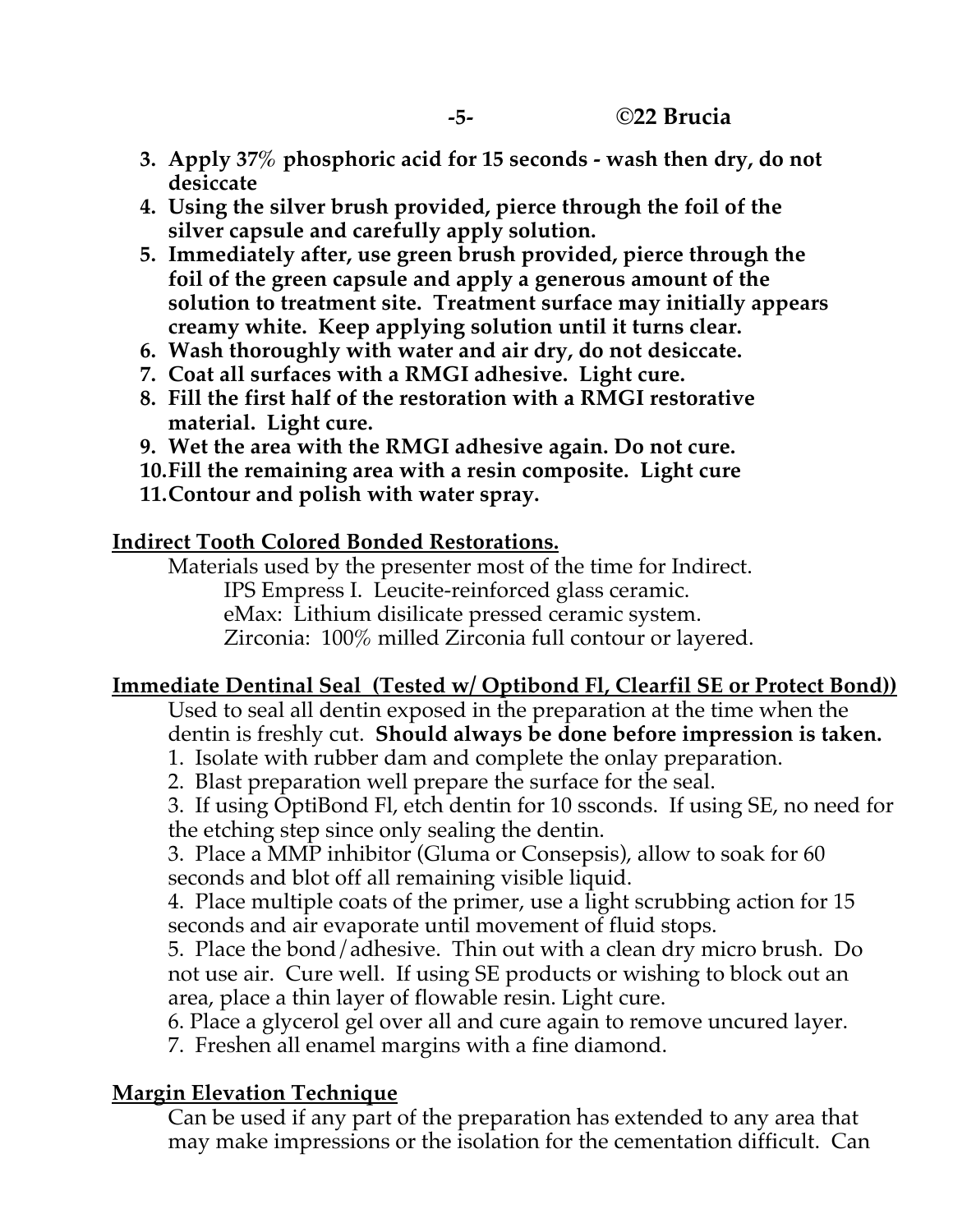be used to block out areas of replace existing restorations to allow for the most conservate preparation possible. Example would be a cavo-surface undercuts or deeper interproximal area. The final margins are on the composite material.

**Deep margin elevation** refers to any area with no enamel remaining. Careful consideration should be used with this technique.

1. Isolate area with rubber dam and place **modified** convex circumferential matrix band around tooth. If an IP area does not have a tight seal, use teflon tape, superfloss or a modified wedge so as to not interfere with a good emergence profile. **Greater Curve Matrix works the best here and would rarely need a wedge.** 

2. Use all adhesive steps outlined above for I.D.S. Use the total etch for OptiBond FL and the selective etch for the SE products since there will be enamel treated for this procedure.

3. Place high strength hybrid composite and cure well. **I prefer Vit-lescence or AP-X. Always complete a second cure with all areas covered with a glycerol gel.** 

4. Prepare area to make your final margin.

### **My ultra conservative temporary technique. (UCTT)**

If the prep has some retentive features, I will make a traditional temp and cement with Duralon. If the prep is ultra conservative with little to no retention features, I will use the following temp technique.

- 1. Best used only with preparations that have I.D.S. Isolate area well.
- 2. Spot etch a small area in the middle of the prep with Phos acid for 5 sec.
- 3. Wash and place purple tented Luxaflow temp material. Cure.
- 4. Place yellow teflon tape inter-prox to protect tissue and allow access.
- 5. Inject Luxa-Crown material into pre-op impression and fully seat.

6. Remove impression after complete set, remove teflon tape and clean excess material with surgical #12 blade.

7. Check occlusion/polish. Instruct patient not to floss through contacts.

8. TempOff (artcraftdental.com) best for removal at delivery appt. **\*\*\*I have observed occasional open contacts in the definitive restoration when used on the most distal tooth if a single unit. I have eliminated this by spot etching the distal contact on the mesial tooth as part of the above technique.** 

**Cementation for IDS, MET or fiber placement technique and cementation for 100% light penetrating onlay. Porcelain/eMax material 4 mm or less.**

**\*\*\*My outlined technique is best used with either OptiBond FL, ClearFil SE or Protect bond.**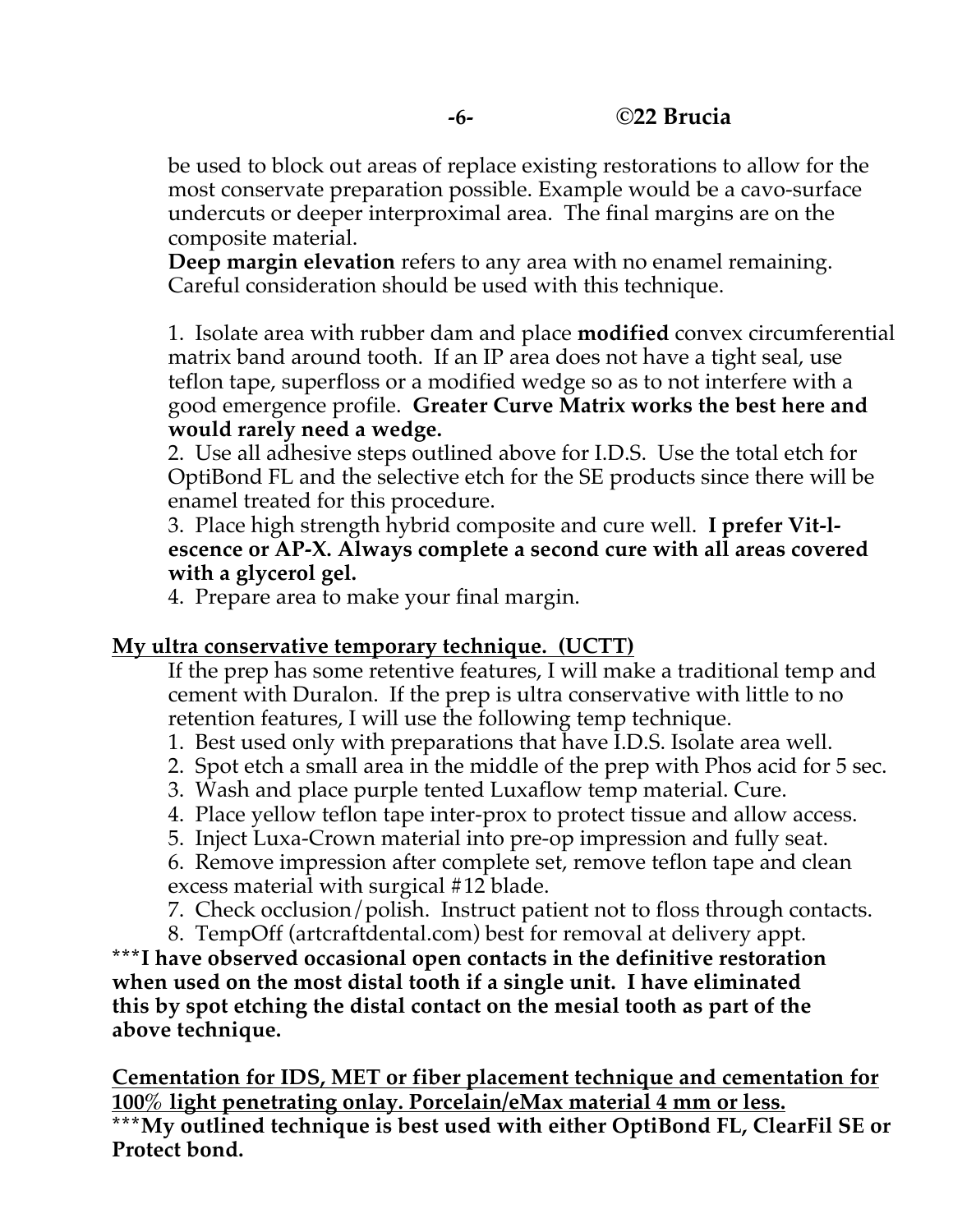1. Remove temporary.

2. Place the rubber dam.

3. Clean the tooth. Confirm removal of all temporary material form the spot etch areas. **Blasting of the tooth is very important to clean the surface and prepare the cured composite layer for adhesion. I recommend 2 bar pressure, 45 degree angle, 10 mm distance. IDS - 2 seconds and existing comp restorations - 5 seconds.**

4. Try in ceramic restoration and check margins and interproximal contacts. With the above outlined temporary and mounting procedures, I do not check occlusion until after final placement. 6. Prepare restoration for adhesion. Refer to section 6 below for best material adhesive treatment procedures.

7. Place fender wedges, wedge guards or teflon tape to isolate adjacent teeth from Phos. acid etch contact. This will allow for very easy inter-proximal clean up and flossing after restoration placement. 8. Etch tooth with Phos. Acid using either total etch for 30 seconds (OptiBond FL) or selective etch (Clearfil SE or Protect Bond.)

9. I will always use ideal dentin treatment again at this step in case the blasting did expose any areas of dentin. I will place a MMP inhibitor (Gluma or Consepsis), allow to soak for 60 seconds and blot off all remaining visible liquid.

10. Place multiple coats of the primer, use a light scrubbing action for 15 seconds and air evaporate very well until movement of fluid stops. I will add the extra step of using the heat from the light curing unit to aid in complete evaporation of the solvent. **Complete solvent evaporation is critical with this technique.** 

11. Apply a thin layer of the adhesive in the restoration. **Do not light cure.** 12. Place warmed hybrid composite in the restoration or in the

preparation. **(AP-X, HRi or Herculite XRV.)**

13. Seat restoration and maintain pressure while cleaning as much of the cement as possible with a rubber tip. Spot cure on the facial margin with 2mm light to tack down. Clean interproximally with superfloss. Do not ever run floss through the inter-proximal contact for risk that you may move the restoration. Just get the embrasure area under the contact very clean. Complete a short cure of all areas.

14. Place glycerin over all margins prior to final cure.

15. Cure for 1 minute from each surface.

16. Remove the rubber dam, check occlusion, adjust and polish with polishing points. Open contacts with separating disc.

### **Material treatment –**

**Indirect composite** (Milled composite block)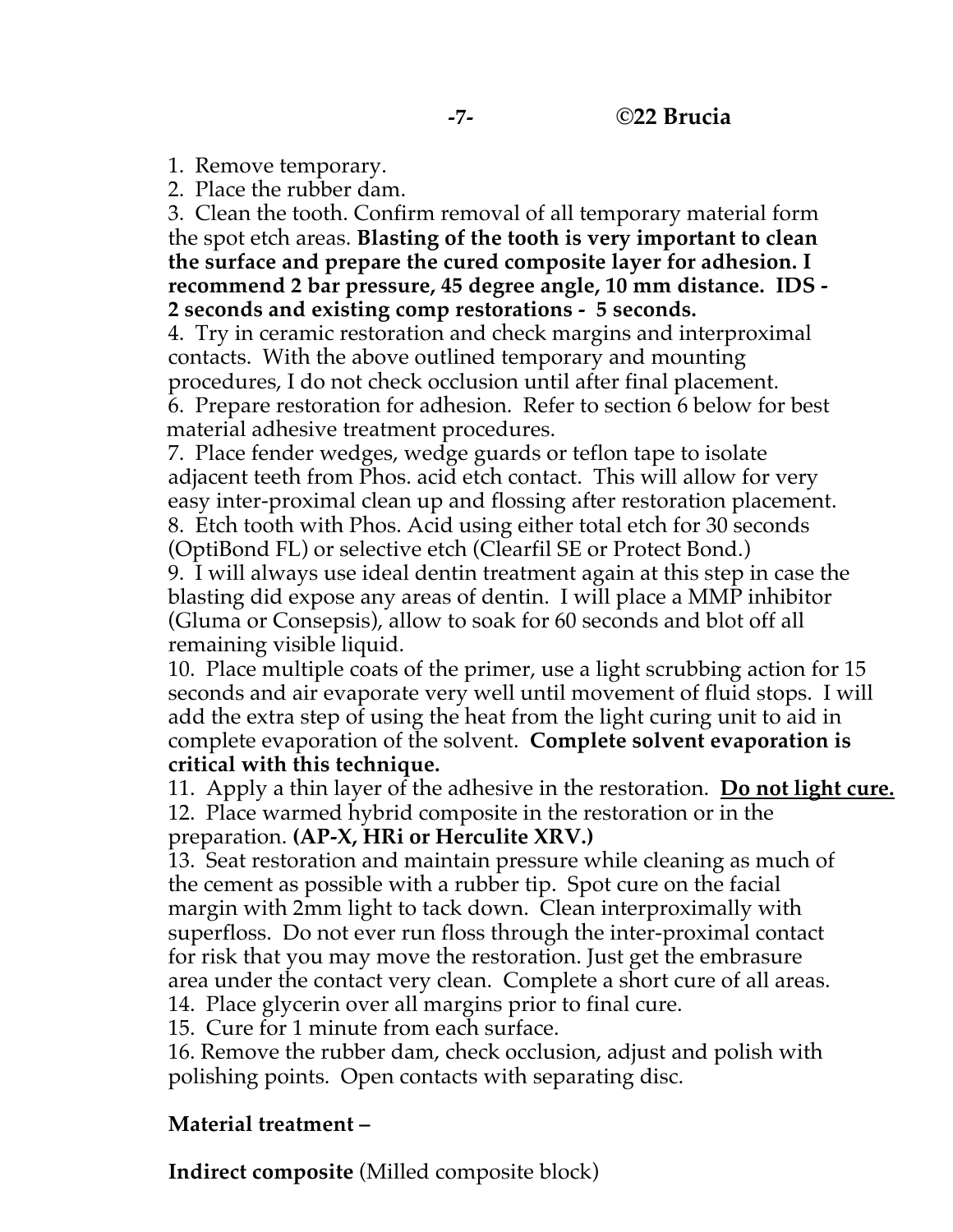- 1. Sandblast with Co-Jet for 10 seconds.
- 2. 37% Phosphoric acid for 15 seconds. Ultrasonic Bath with Ethanol.
- 3. 2 applications of Silane coupling agent for 60 sec each and dry
- 4. Warm dry with AdDent warmer for 5 min.
- 5. Hydrophobic adhesive on the warmed restoration.

**Porcelain** (Already sandblasted and etched at lab with hydrofluoric acid).

- 1. Do not place on stone dye yet.
- 2. Etch with 37% Phos. Acid for 15 seconds.
- 3. Ultrasonic bath with distilled water 4 minutes and dry well.
- 4. Silane coupling agent for 60 seconds X 2 followed by heat dry.
- 6. Try-in on dye and tooth.
- 7. Clean well with Acetone and dry.
- 8. Place in warming tray and 1 additional coat of silane.
- 9. Hydrophobic adhesive on the warmed restoration.

**Porcelain** (Only Steam cleaned in lab). **Ideal treatment.**

- 1. Try-in on dye and tooth.
- 2. Air abrasion with glass beads only. **Do not use AO particles.**
- 3. HFL with recommended strength and time from manf. If unsure – 60 seconds with 9.6% Buffered HF acid**. For Lith Dicil – 20 sec.**
- 4. Etch/scrub with 37% Phos. Acid for 15 seconds. Wash and dry.

5. Place in warming tray, silane coupling agent for 60 seconds X 2 and heat dry.

6. Hydrophobic adhesive on the warmed restoration.

**Zirconia** (Layered or full contour.)

1. After try-in, clean with a Zirconia cleaning agent. (Ivoclean, Zirclean.

2. Air abrasion. I prefer Co-jet/Sil jet. 10 sec, 30 psi, 10 cm away.

2. Place a Zirconia primer on restoration. (Z Prime +, Clearfil Ceramic primer).

3. Cement with either resin or RMGI cement. I prefer RMGI.

#### **Re-attachment of tooth using OptiBond Fl. \*Does not work as well with single bottle DBA.**

1. Keep tooth fragment wet at all times. If patient did not keep wet, place in distilled water for 15+ minutes prior to starting.

- 2. Isolate with rubber dam and clean prep with chlorahexidine rinse.
- 3. Try-in for a passive fit and evaluate fit for missing fragments.
- 4. If large areas are missing, will also need a high strength comp.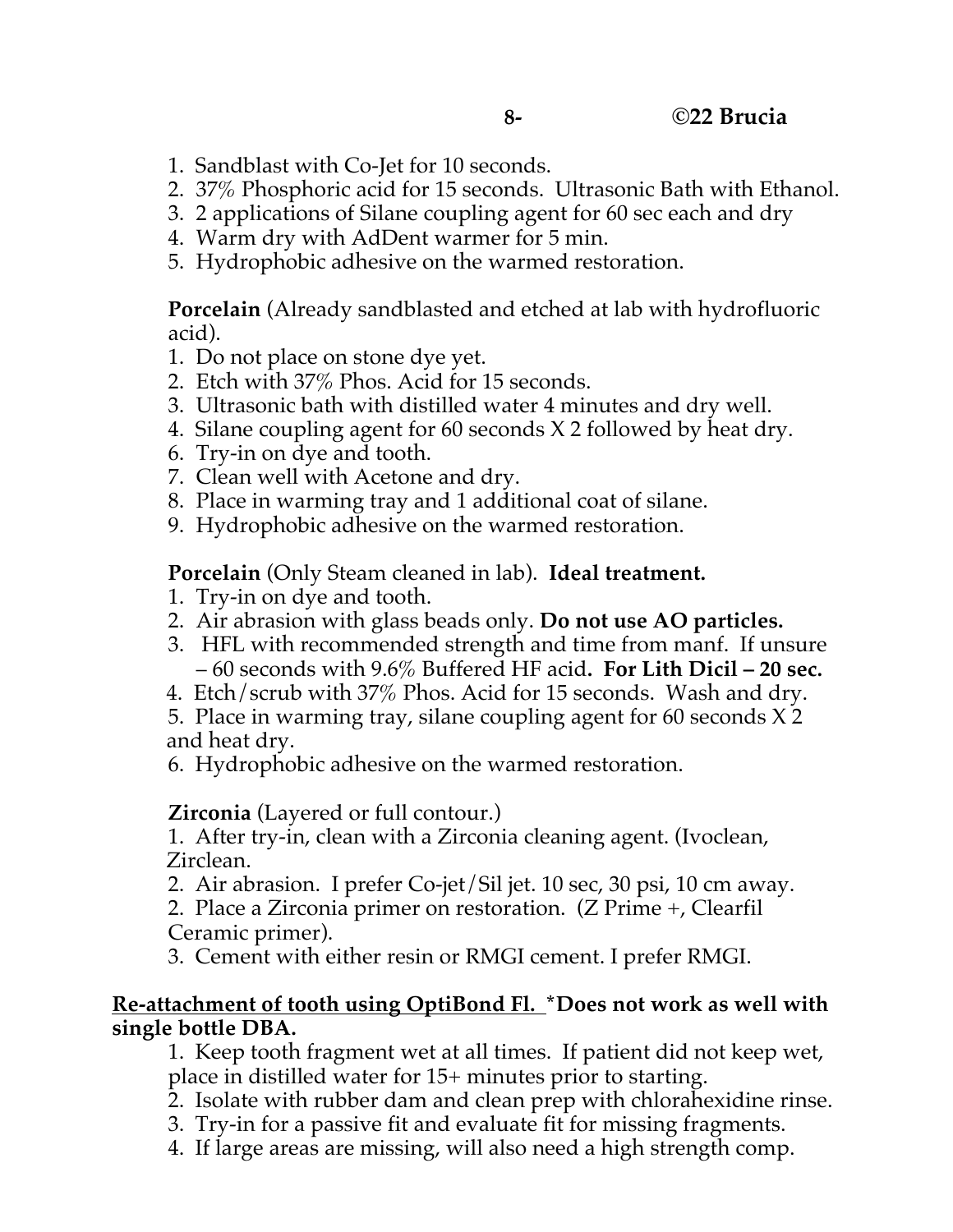5. Etch all tooth structure (both fragment and intra-oral area) with 30% -40% phos. acid. Split etch technique. 15+ seconds on enamel and 7-10 seconds on dentin. Wash off. Leave moist.

6. Hydrate with wetting agent. Blot dry.

7. Place the dentin primer using several layers on both areas. Allow to saturate for 15 seconds. Lightly air evaporate until movement of fluid stops. Light assist 10 s.

8. Place a filled bonding agent on both pieces and thin with a dry brush. Make sure to cover all surfaces. Add warm composite for missing areas of tooth if needed.

10. Seat tooth fragment and maintain pressure while cleaning as much of the excess as possible. Clean inter-proximally with superfloss or rubber tip.

11. Place glycerine gel over all margins prior to final cure.

12. Cure for 1 minute from each surface.

13. Remove the rubber dam, check occlusion, adjust and polish with polishing points. If you can see the fracture line, prep a chamfer over the line and place a direct composite to cover area.

### **Porcelain repair (no tooth structure or metal exposed.exposed)**

- 1. Pick base shade with mock build-up, cure and fab putty matrix.
- 2. Isolation with a rubber dam.
- 3. Place a 2mm bevel 360 around porcelain fracture.
- 4. Protect all glazed porcelain with opaldam. (Ultradent)
- 5. Mirco-etch all exposed porcelain with co-jet spray for 10 seconds.
- 6. Etch all exposed porcelain with  $9\%$  buffered HFL acid for 20 90 s.
- 7. Etch guide Felspathic 90 s. Lucite pressed 60 s. Lith Di 20 s.
- 8. Wash well and scrub area with 37% H3PO4 for 15 seconds.
- 8. Remove all opaldam and wash area well.
- 9. Dry with warm air from blow dryer.

10. Place 2 coats of fresh silane. Each coat should be 1 layer with a 1 minute waiting time followed by soft air dry. After last layer and waiting period, dry with warm air from the blow dryer for 60 sec. 12. Place 1 coat of a filled solvent-free adhesive over all the etched porcelain and light cure for 20 seconds.

13. Using the putty matrix, layer the composite for the desired esthetic result.

### **Porcelain repair with metal/zirconia exposed.**

- 1. Isolation with a rubber dam.
- 2. Remove any unsupported porcelain from the metal.
- 3. Protect all porcelain with opaldam. (Ultradent)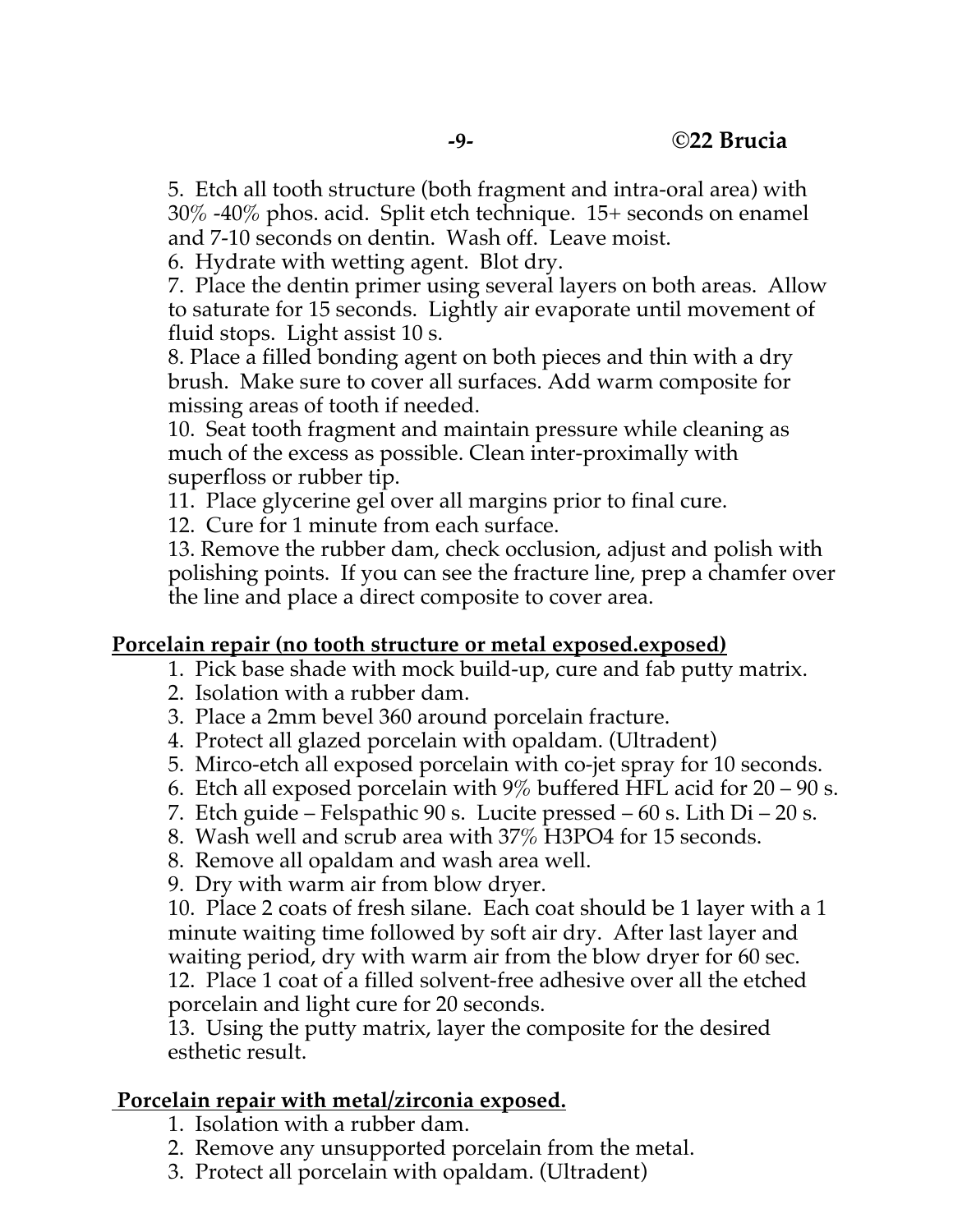- 5. Mirco-etch all exposed metal/Zir with co-jet spray for 10 seconds.
- 6. Apply metal/Zir primer over the metal only and air dry.

7. Apply a filled adhesive on the metal only. Light cure. Best to use probe to apply.

8. Place metal opaquer over all exposed metal and light cure. Place a thick enough layer to be blasted.

Now follow the exact steps listed above for a standard porcelain repair. Lightly blast the opaque metal without removing the opaquer.

#### **Fracured porcelain repair (tooth structure exposed) If you are going to use HFL acid, it can not come in contact with enamel or dentin.**

- **1.** Isolate area well with rubber dam.
- **2.** Etch tooth structure with 37% Phos. Acid for indicated time. Dentin: 7-10 seconds. Enamel 15-30 seconds.
- **3.** Place dentin primer over exposed dentin. OK to get on enamel. Air evaporate and light cure.

**4.** Place adhesive over all dentin and enamel and light cure. Now follow the exact steps listed above for a standard porcelain repair.

# **Dental Materials**

#### **Multiple Bottle Systems Universal Adhesives**

-All Bond II (Bisco) -Scotchbond U (3M) -Optibond FL(Kerr)\* - All Bond U (Bisco) -Scotchbond Multipurpose Plus (3M)\* - Clearfil U (Kuraray) -PermaQuik (Ultradent)\* Peak U (Ultradent)

# **Single Bottle Etch & Rinse Systems Self-etch Adhesive**

- MPA (Clinicians Choice) - Clearfil SE (Kuraray)\* -OptibondSolo Plus(Kerr) -OptiBond XTR(Kerr)\* -PQ-1 (Ultradent)\* -Peak SE (Ultradent)\* -OneStep plus (Bisco) - Protect Bond (Kuraray) -Prime & Bond (Caulk) -All Bond SE (Bisco)

# **Hybrid/MicroHybrid Composites Microfil Composites**

-APX (Kuraray)\* -Durafil VS (H K) -ENA HRI (SYNCA)\* -Heliomolar RO (I V)\* -Vit-l-escence(Ultradent)\* -Renamel(Cosmodent)\* -Gradia (GC America)\* -Herculite XRV (Kerr)\*

# **Nanofil Compostes**

-Filtek Supreme Ultra (3M/ESPE)\* -Estelite Omaga (Tokuyama)\*

- -
-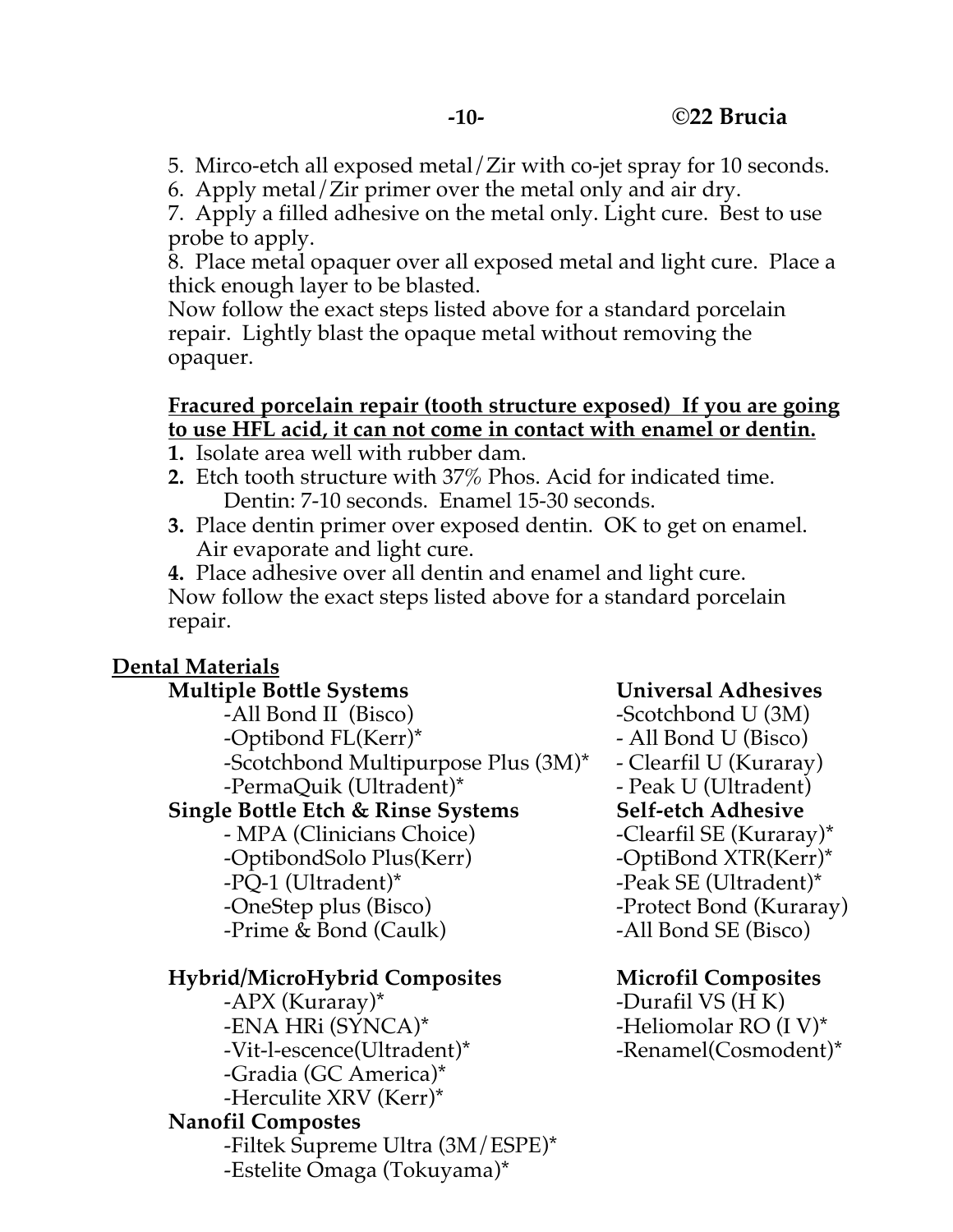**-11- ©22 Brucia**

**Flowable Composites Composite Stains** -Majesty flow (Kurararay)\* **-**Tints (Cosmodent)\* -Perma Flow (UltraDent)\* -Kolor Plus (Kerr)\* **Bactericidal Agents** Glycerin Gel **-**Consepsis (Ultradent)\* **-**De-Ox (Ultradent)\* -G5 (Clinicians Choice)\* -Liquid Strip (I V)\* **-**SuperSeal (Pheonix Dental) -Liquid lens. -MicroPrime Gluma or BC Unidose (Danville) **-**Gluma Desensitizer (Heraeus Kulzer) -UltraCid F(Ultradent)\* **Caries Detector** -Tubulicid Red (Global) - Caries Finder(Danville) -Sodium Hypochlorite 5.25%\* **-**Seek (Ultradent)\* **Fiber Systems (Direct) Temporary Cements** -Ribbond (Ribbond, Inc.)\* -Duralon (ESPE)\* -Ever X flow  $(GC)^*$  -Cling 2 (Clinicians C)  **-**Dentapreg (Cosmodent)\* **-**UltraTemp (Ultradent)\* **Resin Cement Systems -**Neo-Temp (Teledyne)\* -Variolink II (Ivoclar-Vivadent)\* -Fuji Temp (GC)\* -Nexus (Kerr)\* **Indirect Pulp Capping** -Panavia V5 (Kuraray)\* **-**Fuji IX Ex(GCAmerica)\* -RelyX (3M)  $-$ Fuji liner (GC America)\* -Insure (Cosmodent) - FujiIILC(GCAmerica)\* -Duolink(Bisco)\* -Triage (GC America)\* **Provisional Material Post Systems** -Inspire (Clinicians Choice)\* -Unicore (Ultradent)\* -Integrity (Caulk) -Post (Bisco)\* -Luxatemp/Crown ( DMG)\* **-**Ribbond (Ribbond)\* -MirrorImage (Cosmodent)\* The propose (Cosmodent)\* -TurboTemp(Danville) **Polishing points Composite Sealant** -Astropol (Ivoclar-Vivadent)\* -OptiGuard (Kerr)\* -A.S.A.P. (Clinicians Choice) -PermaSeal(Ultradent)\* -Diacomp & Dialite (Brassler)\* -Fortify (Bisco) -Jiffy points & Brushes (Ultradent)\* **Polishing paste** -Composite Paste (Ultradent)\* **Rubber Dam Supplies** -Proxyt (Ivoclar-Vivadent)\* -IsoDam (Darby)\* -Luminescence (Premier)\* **-**Wedjets (Hygenic)\* -Renamelize (Cosmodent)\* -Clamps (Hygenic)\*

Riva Plus (SDI) **Silane**

**Finishing Disc C&B Cements** -Softflex(3M)\*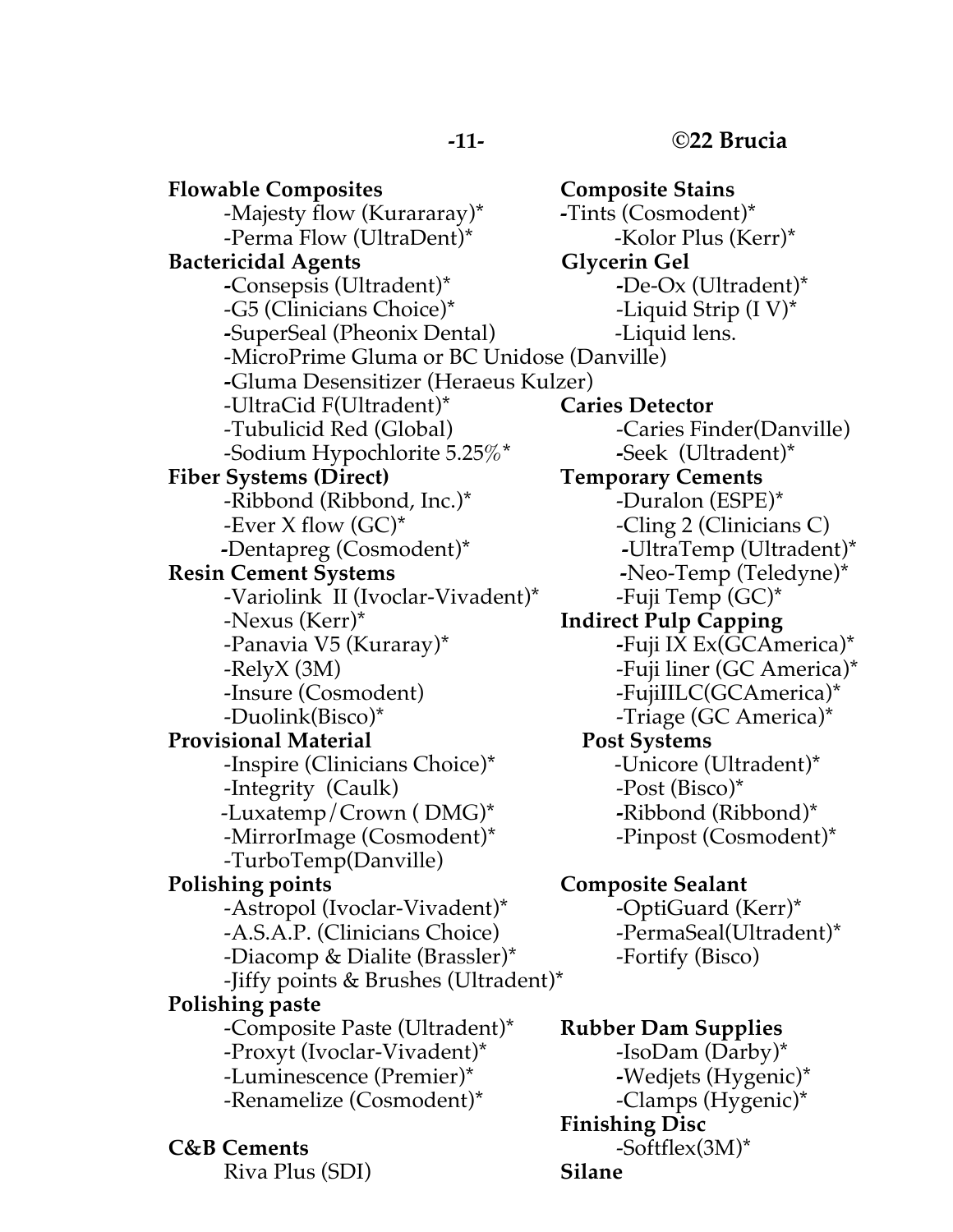Fuji Plus (GC America)\* - Ceramic Primer(Kuraray)\* Meron Plus AC (Voco)<sup>\*</sup> -Bis-Silane (Bisco)<sup>\*</sup> **Etching Material** GelEtch 35% (Temrex) **High Tec** Gel Etchant 37.5% (Kerr)\* -DIAGNOdent\*(Kavo) Ultra-Etch 35% (Ultradent)\* Flectric handpiece Total Etch 37\% (Ivoclar-Vivadent)\* -Easyshade(Vita)\* **Matrix System**  -Palodent Sectional Matrix with Bi Tine Ring (Darway)\* -Composi-Tight Gold & Flexiwedge\* (GDS) (888) 437-0032 -Convexi-T (Clinicians Choice)\* -Triodent matrix system (Ultradent)\* -Greater Curve matrix (Greatercurve.com)\* **Liners** -Fuji Fill LC (GC America)\* -Triage or Protect (GC and SDI) **Bases/restorative material** -Fuji IX GP, Fuji IX Forte HT) & Fuji II LC(GC America)\* -Ketac Universal & Photac Fil (3M/ESPE)\* -IonoStar Plus & Ionolux (Voco)\* -Riva Selfcure HV & Riva Light Cure HV (SDI)\* **Desensitizer** -Gluma Desensitizers ( Heraeus Kulzer)\* -G5 (Clinicians Choice)\* -Hemaseal & Cide (800) 388-6319 -MicroPrime Gluma or BC Unidose (Danville) **Impression Material Metal Opaquer -**Affinity (Clinicians Choice)\* -IPS Direct Opaq (Ivoclar) -Aquasil Ultra(Caulk) -Sinfony Opaquer (3M/ESPE)\* -Impregum Soft (ESPE)\* **Unidose syringe tips** -Transport(Clinicians choice) -Imprint Intra-oral tips(3M/ESPE) -Mojo II (Danville) **Prep cleaning material -**Detail (Clinicians Choice) **Direct pulp capping** -TheraCal(Bisco)\* and Biodentine (Septodont)\* **Metal/Zirconia primer Zirconia cleaner -** Z Prime +(Bisco)\* Ivoclean (Ivoclor)\* -Ceramic Primer(Kuraray)\* ZirClean (Bisco)\*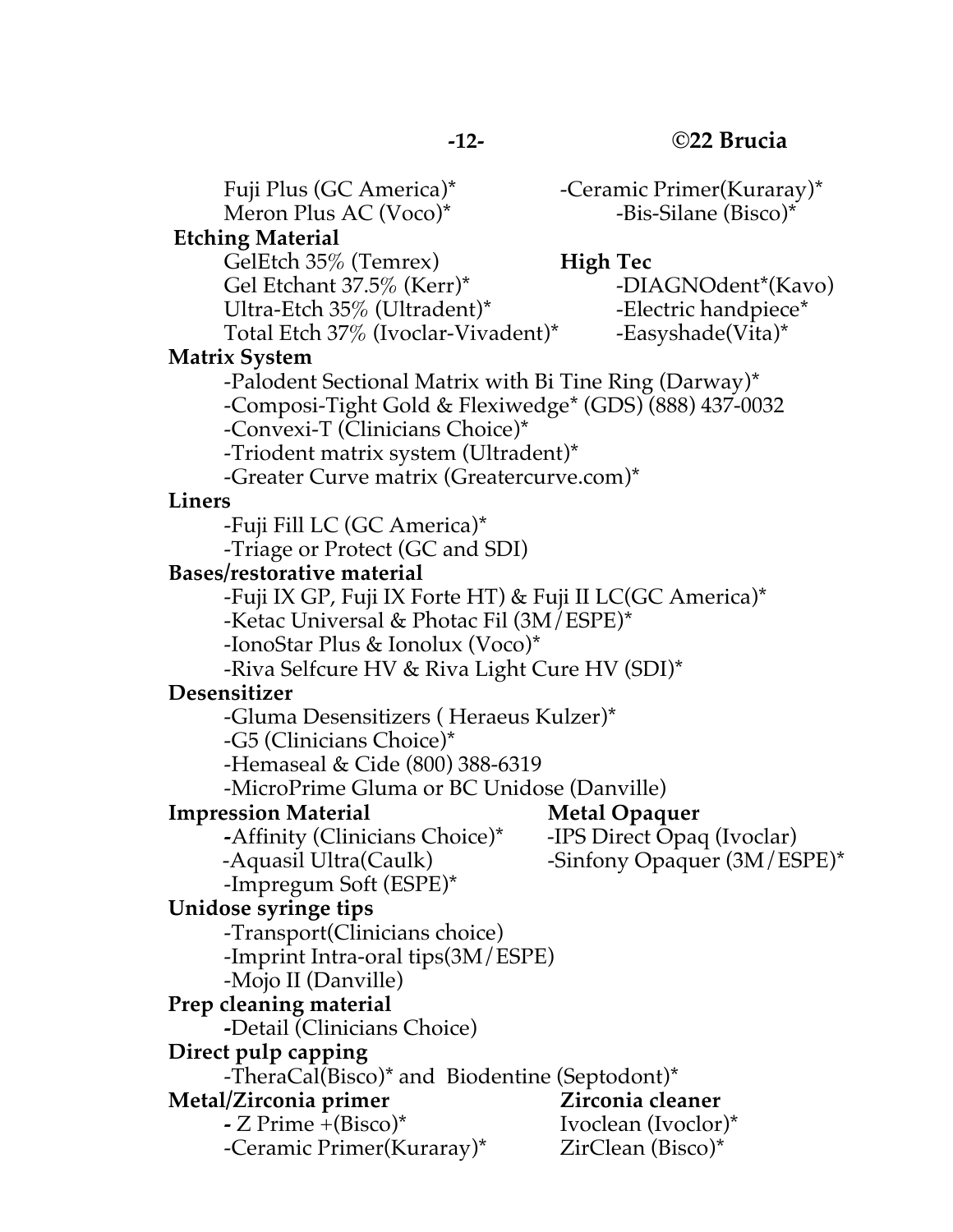#### **Temporary Matrix**

**-**Wax Buttons (Advantage Dental Products, Inc)\* (800) 388-6319 -Template PVS (Clinicians Choice)\*

#### **Air Abrasion systems**

-Microetcher\* (Danville & Ultradent)

-Aquacare unit\* (Velopex International) – 407 957-3900

-PrepStart\* (Danville) CrystalMark (Crystalmark Dental)

-Etch Master\* (Groman Dental)\* Unidose system.

#### **Air abrasion particles**

-27 micron AO (Danville, Ultradent,AquaCare and Groman) -50 micron AO (Danville, Ultradent, AquaCare and Groman)

-50 micron Glass beads (Danville, Ultradent, Rolloblast)

-Soduim Bicarb(Danville,Aquacare and Ultradent)

-CoJet(3M/ESPE and Groman)

-Siljet(Danville)

-MicroCab(Danville) is a must have in the lab.

#### **Burs**

-Brasseler Brucia bur kit.\*

**-**Preparation Diamonds (Brasseler)\*

845KR-018, 10839-31-016, 849L-009, 330D, 6847K-016, 701D-012

-Finishing Burs (Brassler)\*

8855-012, 7003-012, 8274-016, 7104-014, 38011-52, H48LF-012

-Tapered flat end white stone friction grip TC-1 (Shofu)\*

### **Other Must Have Items**

-C-Saw kit for removing interprox overhangs. (Danville.)

-TempOff – (Artcraft Dental.)

-Cerisaw (Den Mat)\*

-Interprox contact opener White (Axis)\*

-Isolite (Isolite systems)

-Compo-Shield (Practicon, Inc)\* (800) 959-9505

-Logi Block (Common Sense Dental)\*(888)853-5773

-Flexiwedges(Common Sense Dental)\*(888)853-5773

-Swe-Flex (Hager) Dealer or (800) 328-2335

-RuberDam Clamps (Hygenic)\* 12A & 13A

-Blow dryer (Great Lakes)\*

-9% buffered HFL (Ultradent)\*

-Fender wedges – (G.D.S.)\*

-Wedgeguards – (Ultradent)\*

-Borderlock trays (Clinicians Choice)\*

-AdDent warmer & tray - (AdDent)\*

-Veneer Me wash tray – (Smile Line)\*